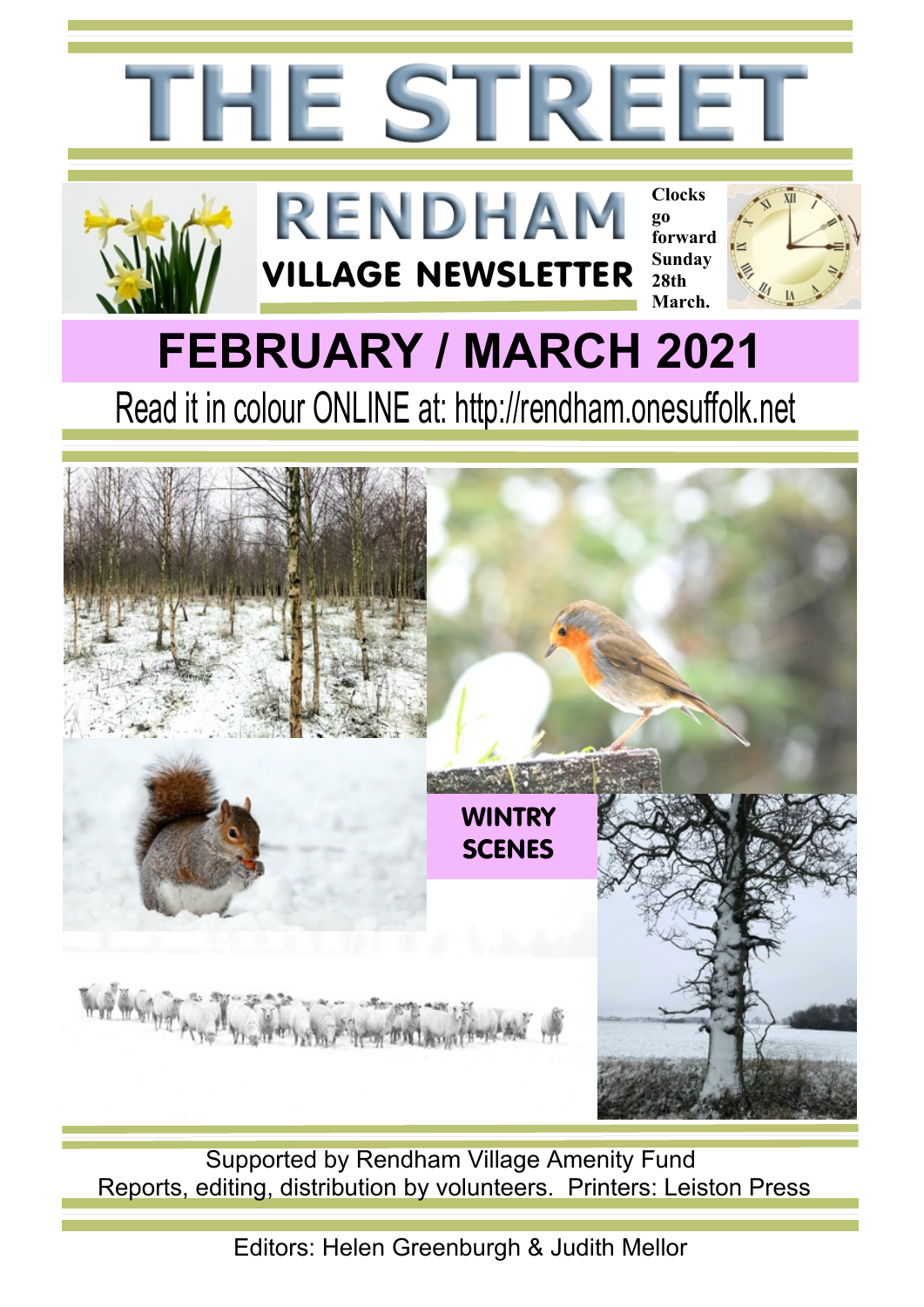

#### **JUNIPER BARN NEWS**

February and March, signs of spring and signs of hope. Thanks as always to all those who keep supporting us and



welcome to all those newcomers to the village – we look forward to getting to know you. After a difficult January, we're still here, serving takeaway drinks and snacks with a shop full of lovely things to tempt you including a varied selection of fresh fruit and veg, goodies and treats for all, and we're supporting lots of local businesses too. Come and find special treats for Mothering Sunday, Valentine's Day and Easter. The café will open again as soon as we are able too – please keep an eye on our website.

Keeping our staff and customers safe is our priority, following Government COVID-19 guidance. [www.juniperbarnsuffolk.co.uk](www.juniperbarnsuffolk.co.uk ) Geoffrey and Katie Boult

#### In Memory of Colin Hart

It is with the greatest sadness that we report the death of Colin Hart, of Garden House, Rendham, on 6th January 2021. Colin had been District Councillor of this Ward and later Councillor for the Framlingham Division. In addition, he played a great role in Rendham life and was the voice of Rendham Fete for so many years. Our thoughts and condolences go to Anji, and their two daughters. Due to Covid restrictions, later in the year when circumstances permit, there will be a celebration of Colin's life for all those who knew him.Your Rendham Street Editors

#### **ALDE COMMUNITY COUNCIL SPRING FLOWER SHOW**

The ACC announced last month its intention to hold its Spring Flower Show in early April. The intention is undiminished and it is still envisaged that it will go ahead, either in Sweffling village hut, or on Sweffling town field. The precise date and venue for the show depends on the COVID regulations which will be in force in April. We can hope that is long enough for the rules to be significantly relaxed, remembering the saying back in September, "it will surely be over by Christmas".

Even so, there is much to be said positively about the show. First and foremost, participation is not limited to ACC members. Secondly, it is intended to be enjoyable for the growers, spectators and all participants.

There is a broad format to the show to give it some order: 1) All entries have to be at the site by 10am. 2) No entry after that time. 3) Judging will begin at 10am, noone except the judge will be present. 4) The show will open at 2pm. 5) Prize giving at 3pm followed by raffle.

There are a wide variety of classes for entries covering seasonal flowers, displays and arrangements, with special sections for young exhibitors (up to 10, and up to 15). Further updates will be given as the information becomes available.

*Lynda Newson*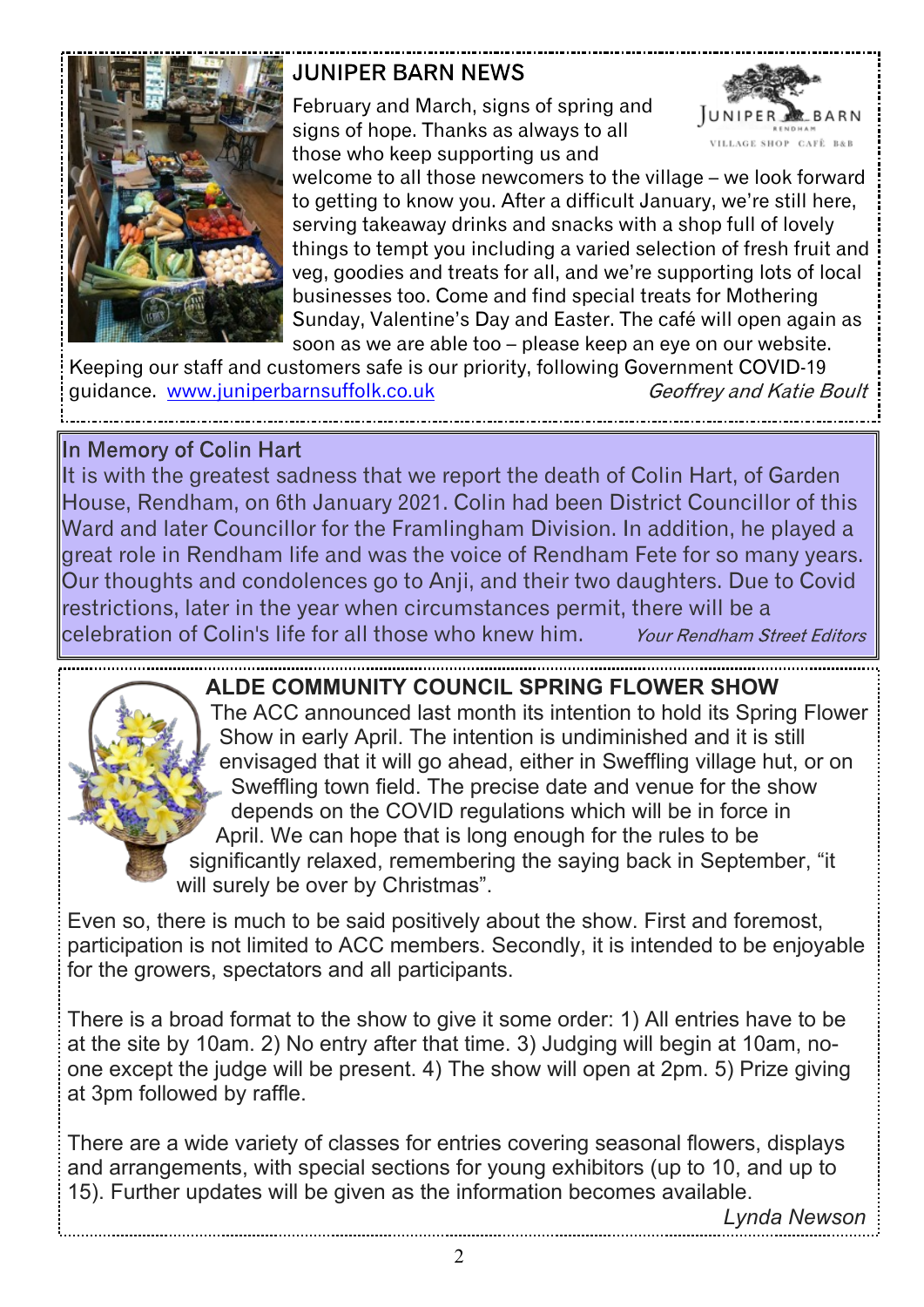#### ST MICHAEL'S CHURCH, RENDHAM - CHURCHWARDEN'S REPORT

It is with great sadness that we received the news of Colin Hart's death after a long illness. He did so much for Rendham over so many years, and we offer our deepest sympathy to Anii and her family.

We had a service of Holy Communion on 20 December but unfortunately no Christmas Day Service due to the pandemic. The Christmas Market, which was set for 5 December, also had to be cancelled, but amazingly, Lesley and her team created and sold no less than 30 wreaths, raising a total of £337 for Church funds. Very many thanks to them and to the owners of the gardens which supplied much of the foliage.

We have appreciated the Pastoral Letters which our Rector has sent every week, and even more, the video he sent to mark The Baptism of Christ, which was in the form of a service, together with an illuminating address. *Charles & Frances*

#### **RENDHAM PARISH / PARISH COUNCIL NEWSLETTER**

Wishing everyone a better 2021

**Parish Council Meeting - The Parish Council meeting for January 2021 was cancelled due** to Covid restrictions. A short meeting had been held in December.

Parish Precept - In view of the hardships caused from Covid-19 the Parish Council will not be increasing the precept for the coming year and it will remain at £2,800.

**Sizewell C** - Relevant representations were made re Sizewell C. It included reductions in HGVs, concerns about increase in traffic, concerns about increase in the ozone levels, about the changes to the junction of the B1119 and the A12. One area of concern was also the beach landings at Sizewell.

District Councillor Maurice Cook - Sent the following report (Full report on website) Financial support available for businesses Residents urged to shop local East Suffolk leisure centres have re-opened New Environmental Guidance Note approved Further funding available to tackle social isolation Melton Hill case dismissed

County Councillor Stephen Burroughes - Sent the following report (Full report on website) Pressure on County's Hospitals

 Great news for Lowestoft's Gull Wing Bridge which gets Government approval Help us to heal you this winter

 Report about send services during Covid-19 pandemic following Ofsted and CQC visits Investing in Suffolk Trade as UK exits EU

Suffolk Schools & Businesses scoop national awards

Council delivers its largest digital care support project in record time

New County Council's Chairman's call to 'Stay active'

Home but not alone – phone line goes live

Suffolk's send service celebrates winning national award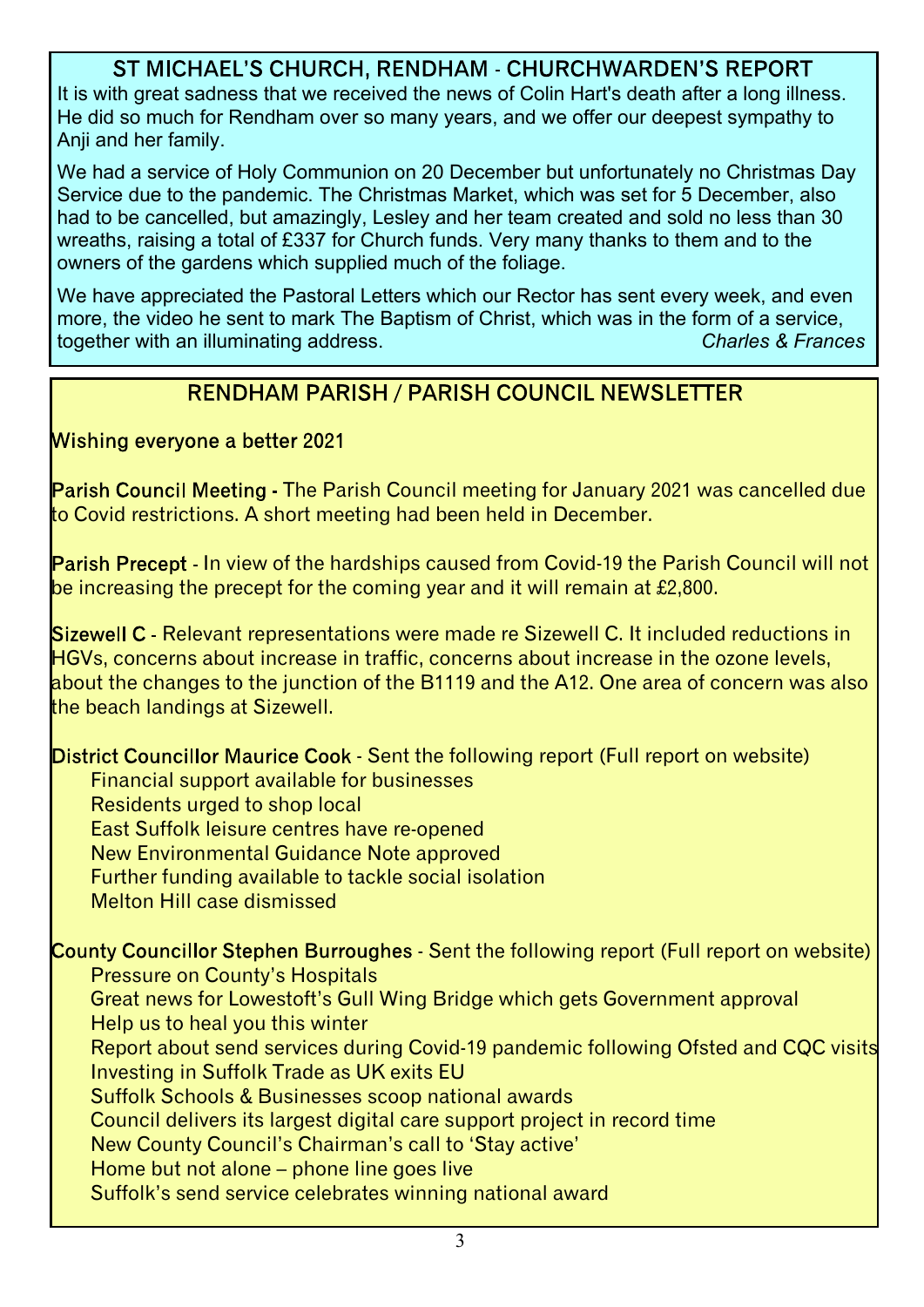# Nature Notes feb - Mar 2021



For the last few winters our bird feeders have attracted the small finches called Redpolls. They use the feeders which are designed to hold the tiny black Nyger seeds and to dispense these to birds with small, pointed beaks. We installed them a few years ago in the hope of attracting Goldfinches, which they did within a few hours, but in subsequent winters also numbers of Redpolls and the other small winter-visiting finch, the

Siskin. Both these finches are mostly seen in the winter, but in East Anglia they are also found as breeding birds, particularly in areas of Birch or Pine. But so far this year, up to the time of writing, both finches have been completely absent from the garden. The stock answers to this are usually that for some reason the birds have not migrated here from the continent, or that there is so much natural food in the

district that they have no need yet of visiting gardens. In fact, I have seen flocks of Redpolls already feeding in the tops of local Birch trees.

Have a look at the twigs of the Birch, and you will see what is their attraction. The new catkins, which are the male flowers, will soon ripen and shed their pollen. The bigger catkins are the females, whose seeds ripened in the



autumn, and are still available into the winter. These seeds are tiny, each equipped with wings, and are produced in large numbers along the length of the catkin. Thus there is a lot of food for birds available here, but only for those which have small,



delicate beaks and are very light and acrobatic – in practice the tits and smaller finches. This year's female catkins develop later. By the river, look for the same thing on the Alder trees. The large male catkins will be producing their pollen soon. The familiar woody fruits, which look like miniature Pinecones, are the female 'catkins' and are ripening about now. Next year's female catkins can be seen as tiny buds at the tip of some of the twigs. Again, their seeds are suitable food for tits and small finches, which can get their beaks into the 'cones'. Traditionally, these seeds are over by mid-February, which is when the Siskins in particular tend to visit garden bird feeders.

In this rather wet winter, the River Alde has risen onto the low floodplain meadows for much of the time. This has attracted a few ducks, mainly Mallard, and a few gulls. The gulls, mainly Black-headed Gulls (look for them starting to get their black heads anytime from February), but also a few Common Gulls and Herring Gulls. They seem to be feeding mostly around the edges of the floodwater, where I presume they are taking creatures such as earthworms, displaced by the water.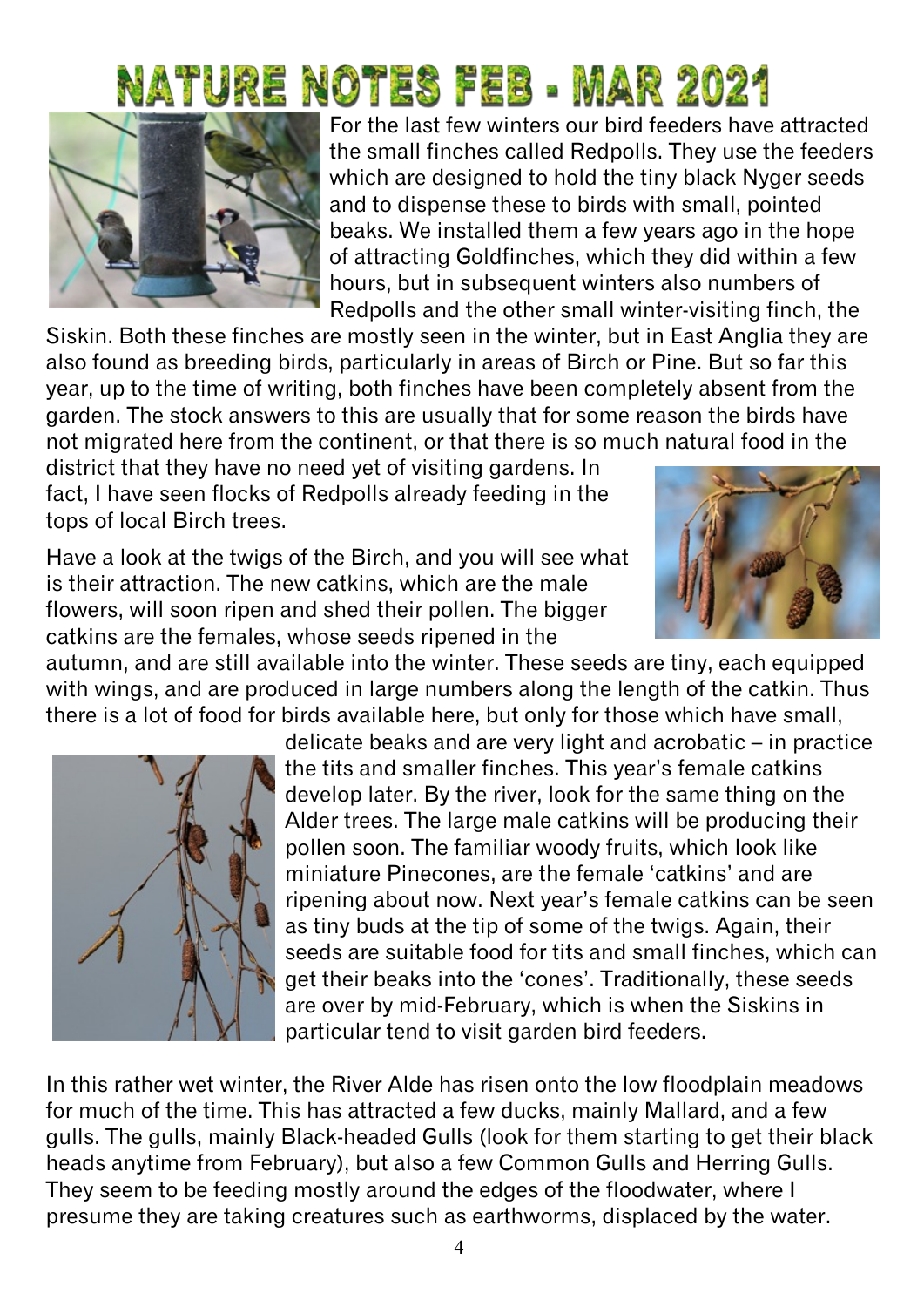Often there has also been a Heron, usually an immature bird, greyer and with less of the striking black and white of the adult on its head and neck. When we first came to Swefling there were Herons nesting high in a tree by the river, but the tree has since died and fallen, and I have not seen signs of nesting since.



Along the river this winter I have on a couple of occasions seen a Kingfisher, on the stretch above the Benhall bridge. My impression is that there are only low numbers of small fish here, and I would not expect Kingfishers to be common, but some people disagree with me, so keep your eyes open. The Kingfisher makes a loud, shrill piping call when it flies, giving you a good warning that one is about. Another favourite thing of

mine is the Kingcup, or Marsh Marigold, which grows in early spring along the river Alde and some its ditches. Look out for its large, bright yellow, buttercup flowers from March onwards. Geoffrey Abbott

**SAXMUNDHAM FOOD BANK DONATION** Happy New Year everyone. Circumstances remain dire, and for many, unimaginable. We made a fantastic effort in the lead up to Christmas, donating food and money to the Saxmundham food bank. Can we resume our weekly food bank donations, as many peoples' needs are still critical.

We'll collect donations on a Thursday, there'll be a box at our gate (Half Acre), or feel free to hang bags by the gate. Brigitte will take our donations down to the food bank on the Friday. Please help us to continue to help those in need of our support. *Gina & the Rendham Cares Team*



**RENDHAM CAROL CHOIR** T'was a dark December night, when all through the village not a creature was stirring, not even a mouse, so the Rendham Mummers decided to put an end to that............. Without a play this year the Mummers wanted to do their bit to help out the less fortunate and so, for one night only, the Rendham Carol Choir was formed. With a socially distanced set up, even Father Christmas had an extending net to accept donations, led by a modernday sleigh (a Land Rover), they toured the village bringing tears of joy (or at least we think they were) with their own unique versions of

the Christmas classics. With the generous donations from the villagers, including mince pies and mulled wine (thank you Howard and Jackie, and Paul and Lisa respectively), they managed to raise a magnificent £450, including monies raised separately by Gina and Viv, which went to the Chapman Centre for the Homeless based in Ipswich. On receiving the donation from the choir master Paul Jackson, Evelyn the manager stated that we must be a magnificent choir, Paul put her right...... and pointed out there was no must about it. A big thanks to all who braved the cold and all those that had to listen, and especially to Paul Jackson, for whom without his organising and cajoling it wouldn't have happened. We hope to be back next year as the Rendham Mummers, so save the date Monday 21 June, 7.30pm at the Sweffling White Horse, however in the meantime stay safe and well. (Particular thanks for the singing of Happy Birthday to the Editor who was feeling a bit glum that day until the choir magically appeared.) *Herne the Hunter – Temporary baritone base of the Rendham Carol Choir*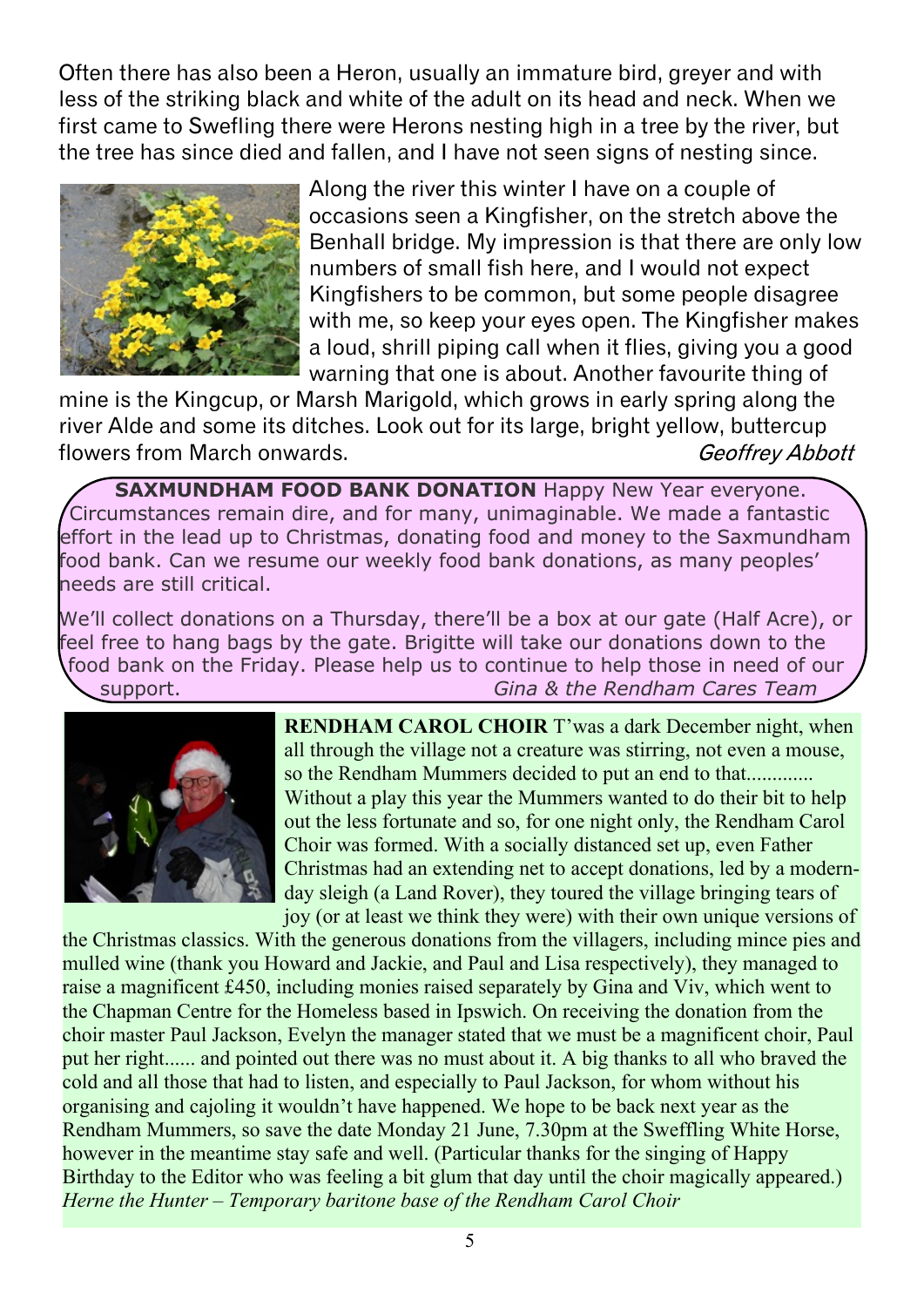## **UPDATE: COVID-19 - ADVICE FROM THE NHS**

#### Get the latest NHS information and advice about COVID-19 - <www.nhs.uk>

COVID-19 Vaccination in Suffolk Please do not contact your GP Practice regarding the COVID vaccination. Invitation letters are being sent out each week. The vaccine is currently available in the following order to:

- People aged 80 or over
- People aged 70 or over

- People who are high risk (clinically vulnerable)

 The nearest vaccination centre is at Saxmundham Health - for more information visit <www.sneevaccine.org.uk>

#### **GET A FREE NHS CORONAVIRUS TEST**

If you are concerned you may have COVID-19 you can get a free NHS test if any of the following apply:

- You have a high temperature
- You have a new, continuous cough
- You've lost your sense of smell or taste

- You've been asked to get a test by a local council

- You're taking part in a government pilot project

- You've been asked to get a test to confirm a positive result

Book a free test by visiting [www.gov.uk/get](www.gov.uk/get-coronavirus-test)[coronavirus-test](www.gov.uk/get-coronavirus-test) or call NHS 119.

#### **WHERE TO GET TESTED IN SUFFOLK**

1. Book an appointment at the Regional Testing Site at Copdock, near Ipswich

2. Book an appointment at the Local Testing Site

- in Ipwich (Portman Road car park)
- 3. Book an appointment at a Mobile Testing

Unit (visit [www.suffolk.gov.uk](www.suffolk.gov.uk ) for full details of all locations)

4. Request a Home Testing Kit

To book a test visit [www.gov.uk/get](www.gov.uk/get-coronavirus-test)[coronavirus-test](www.gov.uk/get-coronavirus-test) or call NHS 119.

#### **SUFFOLK COUNTY COUNCIL ADVICE**

The Suffolk County Council's COVID-19 page is <www.suffolk.gov.uk/coronavirus-covid-19>. Find the latest information about testing in Suffolk, changes to local services and how to get help.

### **Home, But Not Alone**

Supporting vulnerable people in Suffolk

**Coronavirus Emergency Phoneline** 0800 876 6926





help during the coronavirus pandemic. The emergency phoneline is for people who: - do not have support available from friends,

- family or neighbours
- are struggling for food, medicines or other essential supplies
- are feeling lonely and isolated



#### **VIRTUAL GARDEN VISITS**

During 2020 garden owners created films of their gardens so that the National Open Garden Scheme could keep the garden gates open online. Visit over 180 gardens virtually at <www.ngs.org.uk>

#### **SUFFOLK LIBRARY SERVICES**



Free with your library card get access to the PressReader app and website which allows you to read or download full digital editions of major newspaper and magazine titles from around the world! Your

library card also gives you access to another app which allows you to download eBooks and eAudio to your phone or tablet. Or click and collect from a selection of hundreds of thousands of titles with something for readers of all ages! Find out more, or apply for your library card, at

<www.suffolk.libraries.co.uk>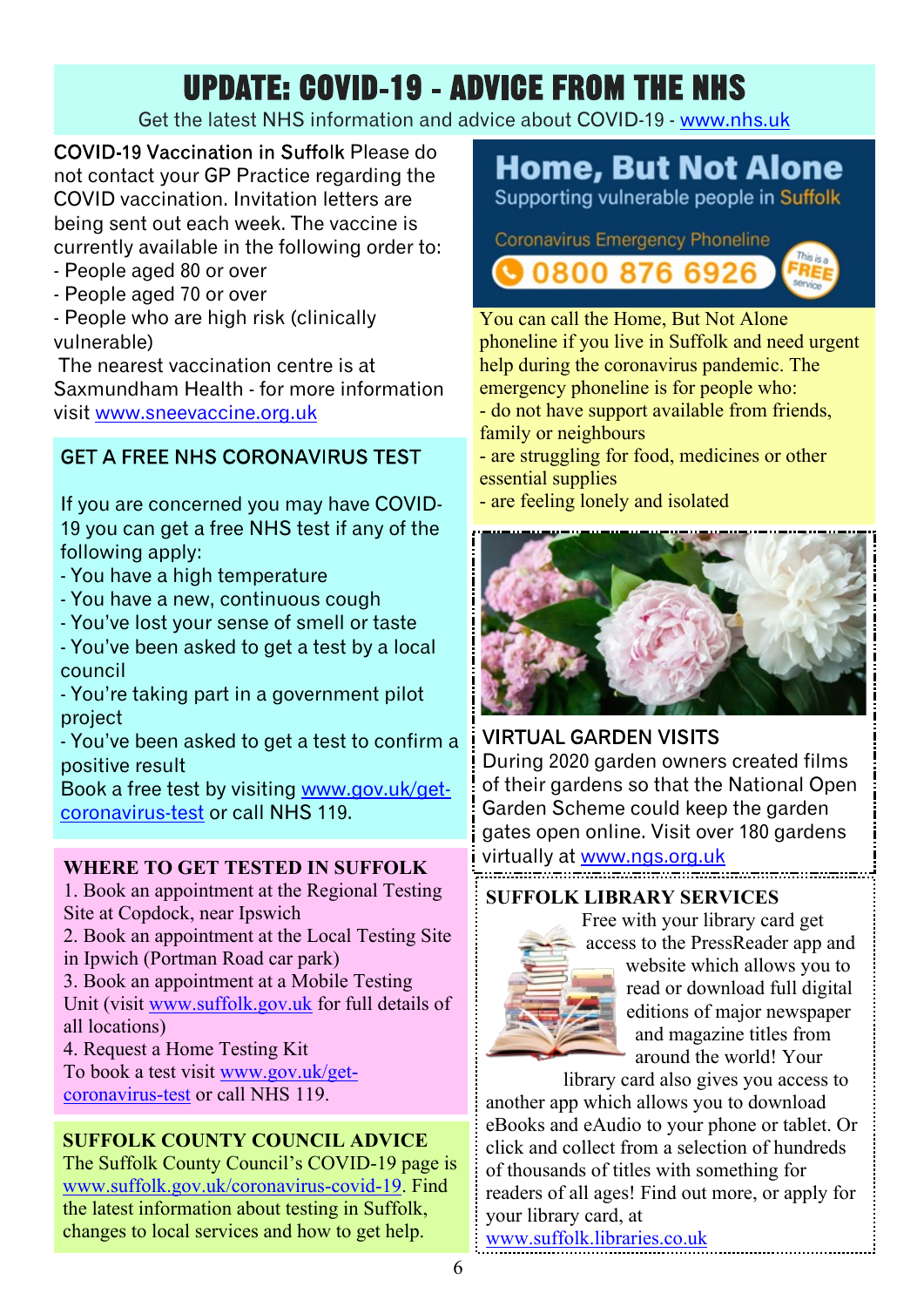

CHRISTMAS MARKET Sadly, we weren't able to hold our Christmas Market: this year, but, many thanks to everyone who bought Christmas wreaths, enabling £337 to be donated to St.Michael's Church funds. We hope our Christmas Market will return in 2021, but, anyway, we will be taking orders for wreaths in November. Please note, don't throw the wreaths away in January. They can be left outside our garage for recycling. Lesley Bennion

Albert's Woodturning introductory courses are on hold due to Government COVID-19 restrictions. He hopes to resume as soon as rules are relaxed. In the meantime enquiries are welcome at made@finewoodfurniture.co.uk and 01728 663567.



**LAPTOPS NEEDED** We have become aware that some families are struggling to provide all the children in their households with laptops to enable them to work remotely now that schools have been closed. Schools are providing some support but have limited supplies. In order to boost supplies the IP17 Good Neighbour Scheme is collecting second hand, unwanted laptops which they are having checked by a tech expert at Alde Valley to

check they are suitable before being distributed. The laptops will be shared out between schools - a lot depends on the number of laptops collected.

The only requirement is that the laptops need to be able to run zoom so need a working camera and microphone. Tablets are also suitable. Laptops can be dropped at the Town House, Station Approach, Saxmundham, IP17 1BW between 10-3. Many thanks Chiara Saunders, Chief Officer, Leiston, Saxmundham & District Citizens Advice 01728 832544



SAVE OUR HEDGEHOGS The hedgehog has been listed as vulnerable to extinction in the UK. Hedgehog Awareness Week runs from 2-8 May 2021 and is organised by the British Hedgehog Preservation Society. Sign the petition to help save hedgehogs and find out how you can help by creating your own hedgehog haven! <www.britishhedgehogs.org.uk>

BEWARE! Police are urging people to security mark their tools after a number of thefts connected to tree surgeon equipment. Security marking your tools, will protect them against theft and assist the police to return your property to you if it is stolen and recovered. There are a number of ways of security marking your items, these include:

- Ultra violet (UV) or invisible marking UV pens put an invisible mark on your property that can only be seen under UV light
- ü Engraving or etching Both methods are suitable for many hard surfaces and can be done using an electric engraving tool or hand engraver
- Ceramic marking Ceramic marking pens are designed to mark china, glass or glazed surfaces. They do not cut or scratch the surface but do leave a permanent mark
- ü Forensic marking solutions These are harmless solutions that contain a unique forensic code (like a fingerprint), making it easy to identify marked items. Firms that provide these marking solutions include: Smartwater - www.smartwater.com  $SelectaDNA - www.selectadna.co.uk - Applied DNA Sciences - www.adnas.com$

Further advice can be found at https://www.suffolk.police.uk/advice/roads-andvehicles/tool-smart